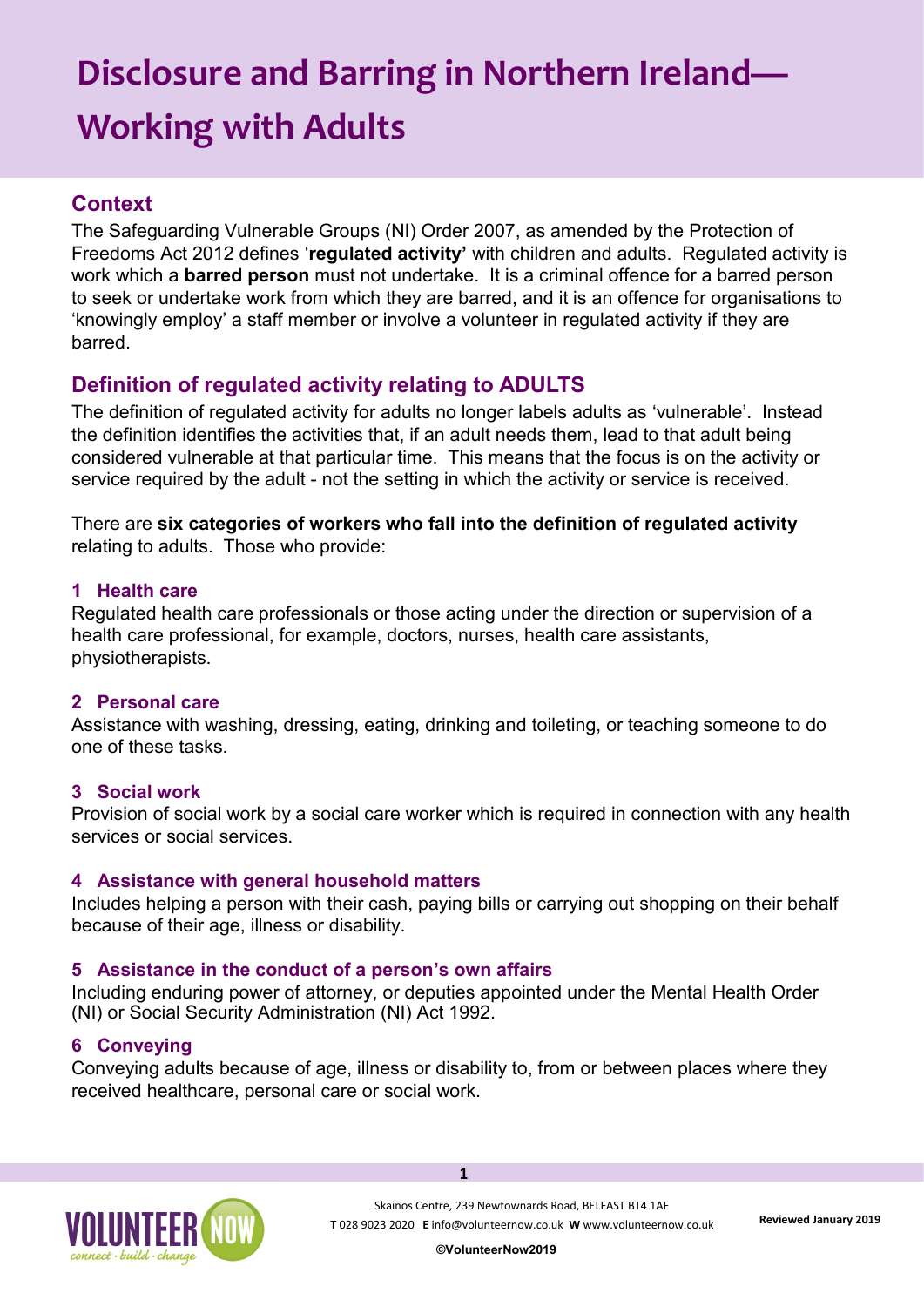There is **no requirement** for a person to do any of the identified activities a certain number of times before they are engaging in regulated activity.

Note: the day to day line manager/supervisor of an individual in regulated activity is also in regulated activity.

## **Implications**

If a post meets the definition of regulated activity, organisations must request an Enhanced Disclosure **with** Barred List check through AccessNI on the preferred candidate prior to confirming an offer of work/volunteering. If not Barred, the organisation will use its discretion regarding any criminal history information which may be contained on the Disclosure certificate.

The following chart will help you decide if the post working with adults is regulated activity.

## **Requlated Activity relating to adults**

Important - this chart does not apply to family and personal arrangements which are outside the scope of regulated activity and it should be read in conjunction with the full quidance from the Department of Health, Social Services and Public Safety www.dhsspsni.gov.uk/svg.

#### Does the role involve any of the following activities?



Adapted from Volunteering England, Disclosure and Barring Checks

*For full details of the scope of regulated activity in relation to adults please see factual note from HM government at Appendix 1.*

See also *Disclosure and Barring in Northern Ireland - Working with Children and Young People.*

**2**



**©VolunteerNow2019**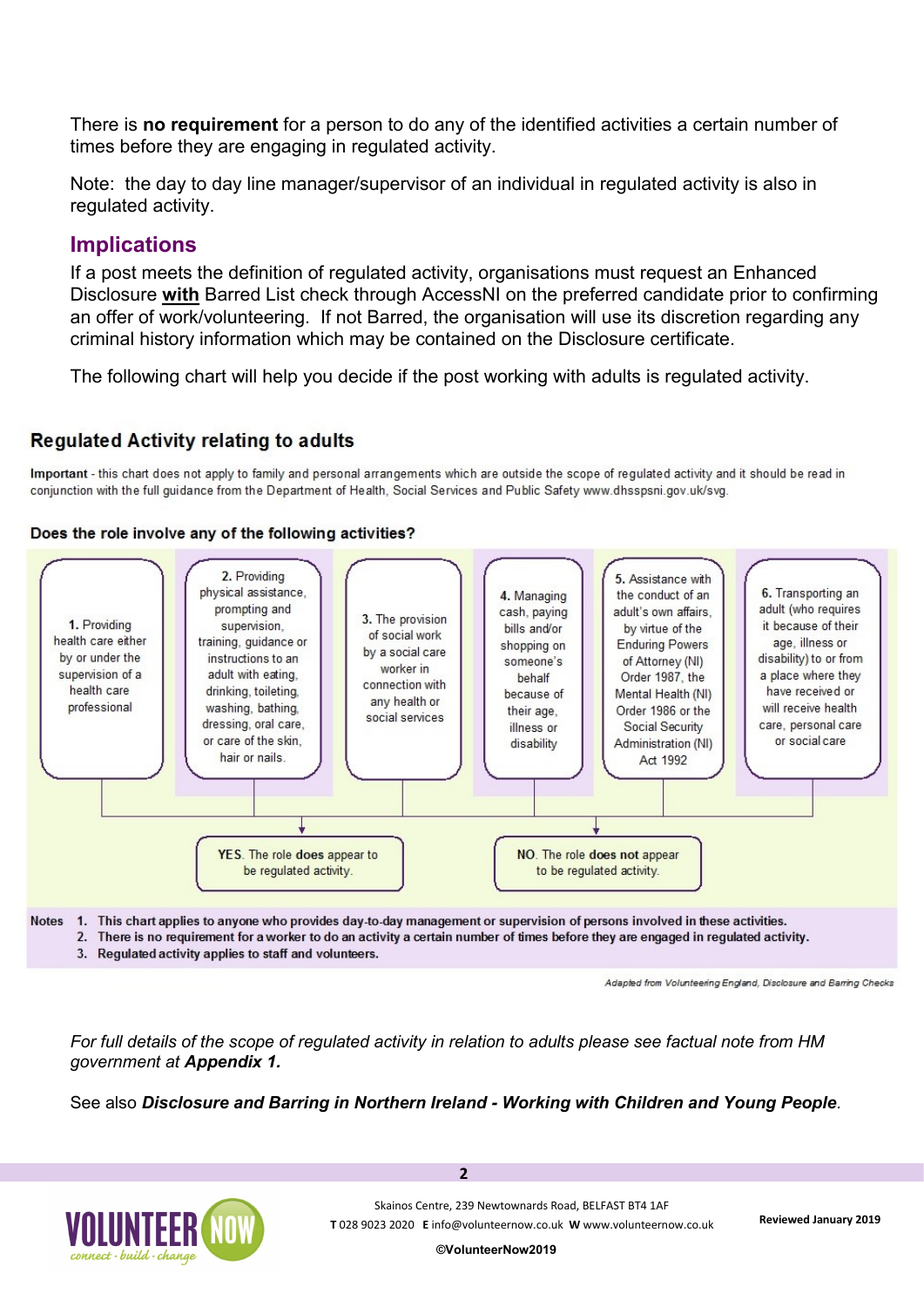## **Non regulated activity**

For posts which are outside the scope of regulated activity but would have met the definition pre September 2012, organisations may request an Enhanced Disclosure **without** Barred List check on the preferred candidate prior to confirming a conditional offer of work/volunteering. This check should be requested through AccessNI and organisations should use discretion relating to the content of the Disclosure certificate.

For more information on Disclosure and Barring in Northern Ireland, download the 'Changes to Disclosure and Barring: What You Need to Know' leaflet www.official-[documents.gov.uk.](https://www.gov.uk/government/publications?official_document_status=command_and_act_papers)

## **Useful links and contacts:**

**Department of Health, Social Services and Public Safety**  [www.dhsspsni.gov.uk](http://www.dhsspsni.gov.uk)

**Disclosure and Barring Service** [www.gov.uk/government/organisations/disclosure](https://www.gov.uk/government/organisations/disclosure-and-barring-service)-and-barring-service

**AccessNI** [www.nidirect.gov.uk/accessni](http://www.nidirect.gov.uk/accessni)

**Volunteer Now**  [www.volunteernow.co.uk](http://www.volunteernow.co.uk) [info@volunteernow.co.uk](mailto:info@volunteernow.co.uk)

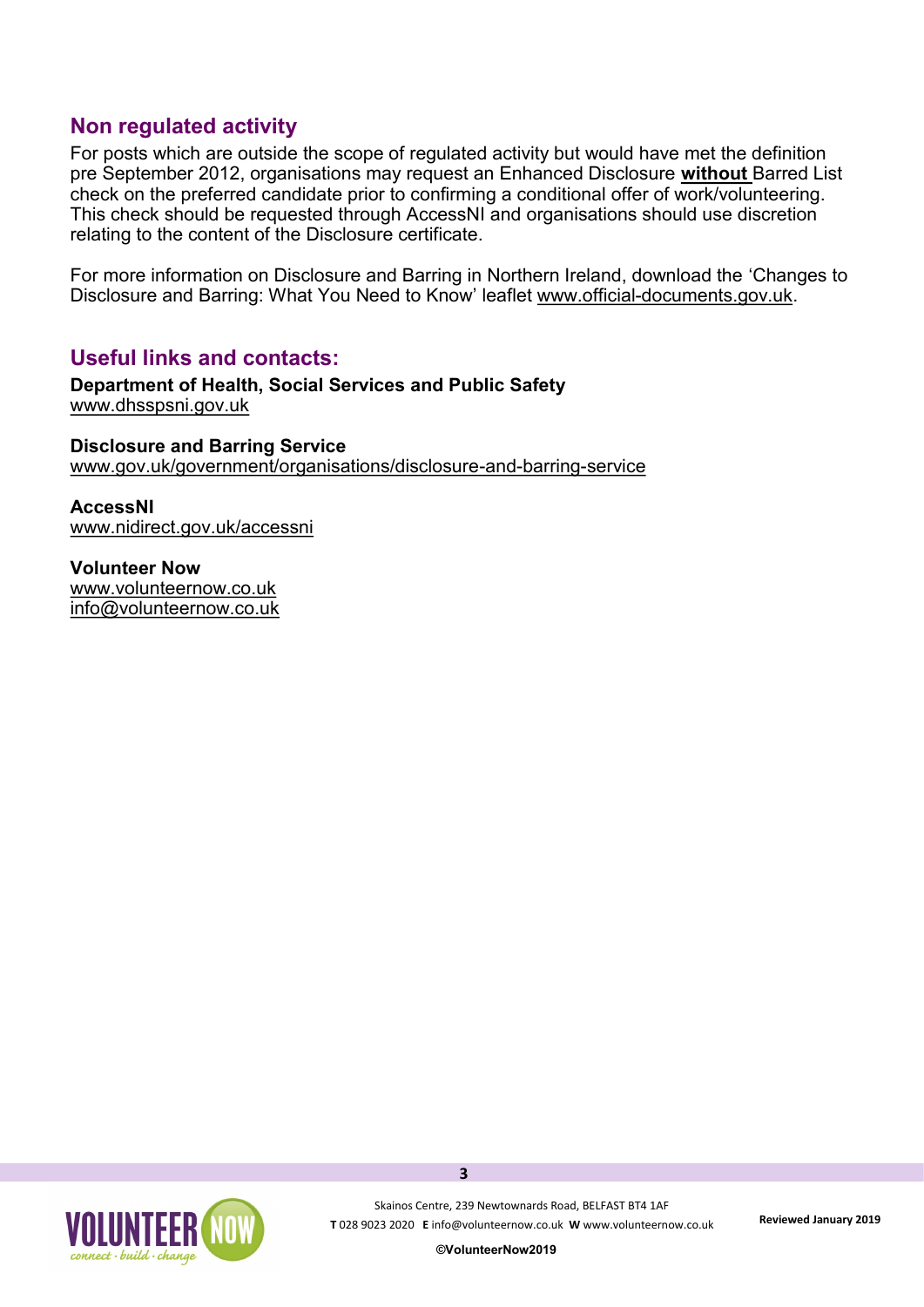# **Appendix 1 Regulated Activity (Adults) The definition of 'regulated activity' (adults) as defined by the Safeguarding Vulnerable Groups Order 2007 from 10th September 2012**

# **Factual Note**

This document provides information on the scope of Regulated Activity in relation to adults, as defined in the Safeguarding Vulnerable Groups Order 2007 (SVGO) and as amended by the Protection of Freedoms Act 2012 (PoFA)<sup>1</sup>. This note describes the situation in Northern Ireland.

The definition of regulated activity for adults from 10th September 2012 will identify the activities provided to any adult which, if any adult requires them, will mean that the adult will be considered vulnerable at that particular time. The SVGO will no longer label adults as 'vulnerable' because of the setting in which the activity is received, nor because of the personal characteristics or circumstances of the adult receiving the activities.<sup>2</sup>

This means, for example, anyone providing personal care to an adult is in regulated activity irrespective of whether that occurs in, say, a hospital, a care home, a day care centre, a prison or in sheltered housing.

There is no longer a requirement for a person to carry out the activities a certain number of times before they are engaging in regulated activity.<sup>3</sup> Any time a person engages in the activities set out below, they are engaging in regulated activity.

## **General Points**

#### **1. Regulated activity continues to exclude any activity carried out in the course of family relationships, and personal, non-commercial relationships.**<sup>4</sup>

a. Family relationships involve close family (e.g. parents, siblings, grandparents) and relationships between two people who live in the same household and treat each other as family.

b. Personal, non commercial relationships are arrangements where either no money changes hands, or any money that does change hands is not part of a commercial relationship (for example, gifting a friend money for petrol after they have driven you to the hospital), and the arrangement is made between friends or family friends.

- <sup>1</sup>http://www.legislation.gov.uk/ukpga/2012/9/contents/enacted
- <sup>2</sup>The definition of 'vulnerable adults' in Article 3 SVGO has been repealed.
- <sup>3</sup>See amendments to Part 3 of Schedule 2 to the SVGO.
- <sup>4</sup>Article 4 SVGO provides for this; Article 4 was not amended by the PoFA

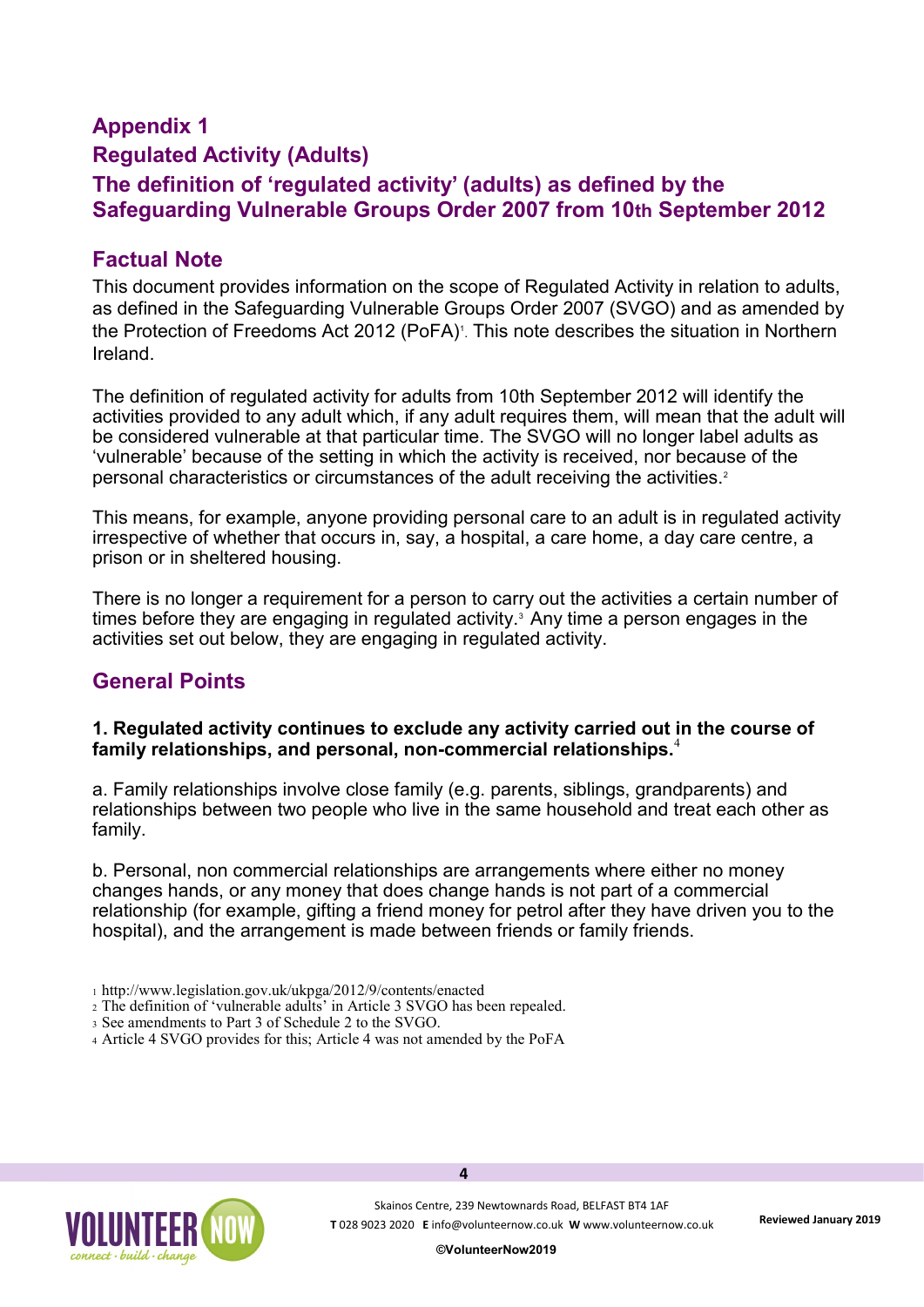2. An adult is a person aged 18 years or over.

3. A person whose role includes the day to day management or supervision of any person who is engaging in regulated activity, is also in regulated activity.

## **NEW DEFINITION OF REGULATED ACTIVITY**

There are six categories within the new definition of regulated activity. These are set out below.

#### **PROVIDING HEALTH CARE**

1. The provision of **health care** by any **health care professional** to an adult, or the provision of health care to an adult under the direction or supervision of a health care professional, is regulated activity.

a. A **health care professional** is a person who is regulated by one of the following professional regulators:

General Medical Council General Dental Council General Optical Council General Osteopathic Council General Chiropractic Council Pharmaceutical Society of Northern Ireland Nursing and Midwifery Council Health Professions Council

b. **Health care** includes all forms of health care provided for adults, whether relating to physical or mental health, and includes palliative care. This includes diagnostic tests and investigative procedures. **Health care** also includes procedures that are similar to forms of medical or surgical care that are not provided in connection with a medical condition. An example of this is taking blood from a blood donor or cosmetic surgery.

2. The provision of **psychotherapy and counselling** to an adult which is related to health care the adult is receiving from, or under the direction or supervision of, a health care professional, is regulated activity. This would include the provision of psychotherapy and counselling over the telephone. Life coaching is excluded.<sup>6</sup>

3. **First aid**, when any person administering the first aid is doing so on behalf of an organisation established for the purpose of providing first aid (for example, St John Ambulance Service), it is regulated activity. This includes first aid given by First Responders<sup>7</sup>



<sup>5</sup>Listed in s 25(3) of the National Health Service Reform and Health Care Professions Act 2002.

<sup>6</sup>The secondary legislation that will bring psychotherapy and counselling into regulated activity is soon to be laid before Parliament.

<sup>7</sup>First Responders are members of community based teams, who attend certain 999 calls and provide emergency support until an ambulance arrives.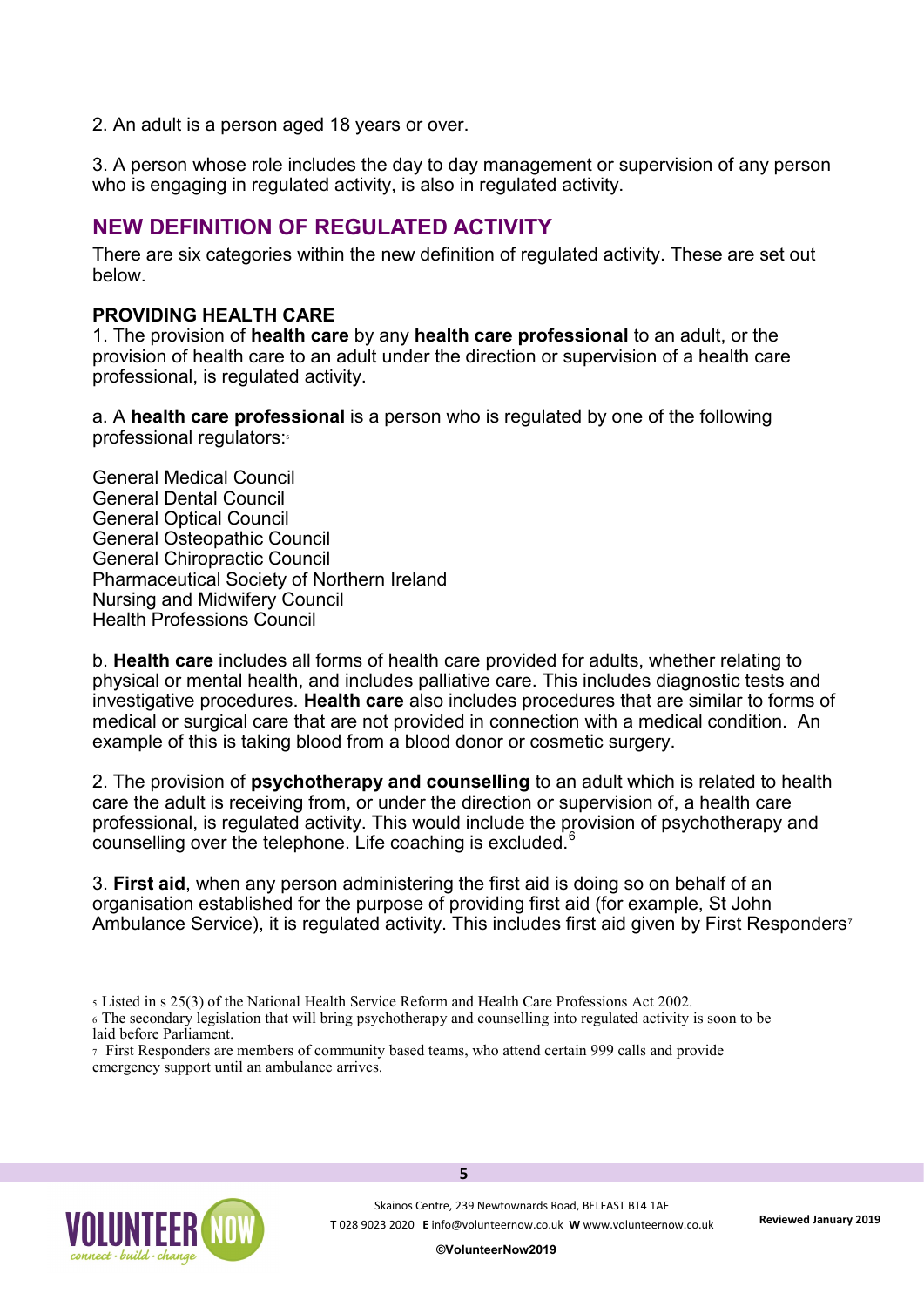4. A worker employed for another purpose who volunteers, or is designated, to be that organisation's first aider is not in regulated activity. For example, a person who works in a department store whose role includes being a first aider is not engaging in regulated activity.

5. **Members of peer support groups** (for example, Alcoholics Anonymous), are not in regulated activity, even if the group is directed or supervised by a health care professional.

6. All staff who work in **community pharmacies and opticians,** who are not regulated health care professionals, will be excluded from regulated activity. For example, a person who works in a high street pharmacy providing health advice to customers over the pharmacy counter will not be in regulated activity.

7. Staff in GP surgeries or dental practices who do not provide health care (for example, receptionists) will not be in regulated activity.

#### **PROVIDING PERSONAL CARE**

1. Anyone who provides an adult with physical assistance with eating or drinking, going to the toilet, washing or bathing, dressing, oral care or care of the skin, hair or nails because of the adult's age, illness or disability, is in regulated activity.

2. Anyone who prompts and then supervises an adult who, because of their age, illness or disability, cannot make the decision to eat or drink, go to the toilet, wash or bathe, get dressed or care for their mouth, skin, hair or nails without that prompting and supervision, is in regulated activity.

3. Anyone who trains, instructs or provides advice or guidance, which relates to eating or drinking, going to the toilet, washing or bathing, dressing, oral care or care of the skin, hair or nails to adults who need it because of their age, illness or disability, is in regulated activity.

4. There is one exception to this. Excluded from regulated activity is any physical assistance provided to an adult in relation to the care of their hair when that assistance relates only to the cutting of the adult's hair. This is to ensure that hairdressers who cut the hair of patients and residents in hospitals and care homes are not engaging in regulated activity.

#### *Illustrative examples:*

1. A care assistant in a care home who cuts and files an adult's nails to keep the nails short and safe, because the adult cannot do it themselves, because, for example, they cannot see well enough, is engaging in regulated activity.

2. A beauty therapist who attends a day care centre once a week and provides manicures for anyone who would *like* one, instead of for people who *need them* because of their age, illness or disability, is not engaging in regulated activity.

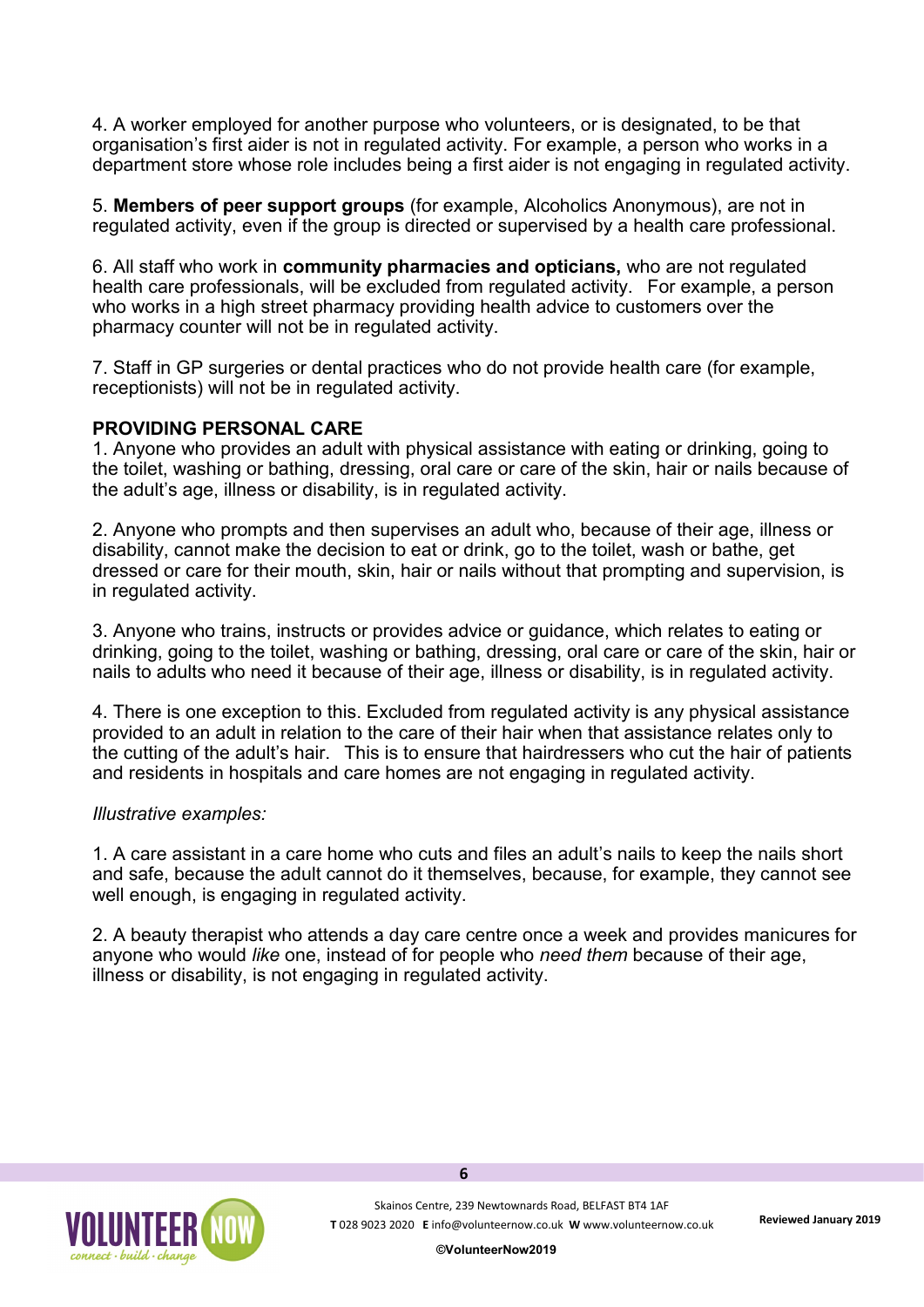3. A volunteer who prepares and serves a meal to an adult in their own home (but does not feed the adult) is not engaging in regulated activity. To be engaged in regulated activity you must provide physical assistance to the person, for example spoon feeding that person, or you must be prompting and supervising (for example, prompting and supervising a person with dementia, because without it they would not eat), or you must be training or instructing (for example, teaching a person who has suffered a stroke to eat using adapted cutlery).

4. A health care assistant on a hospital ward who feeds an adult because they are too frail to feed themselves is engaging in regulated activity.

5. A worker in a care home who reminds a person with dementia to eat their lunch, and ensures they do so is in regulated activity.

#### **PROVIDING SOCIAL WORK**

The activities of regulated social workers in relation to adults who are clients or potential clients are in regulated activity. These activities include assessing or reviewing the need for health or social care services, and providing ongoing support to clients.

#### **ASSISTANCE WITH GENERAL HOUSEHOLD MATTERS**

Anyone who provides day to day assistance to an adult because of their age, illness or disability, where that assistance includes at least one of the following, is in regulated activity: a. managing the person's cash,

- b. paying the person's bills, or
- c. shopping on their behalf.

#### *Illustrative examples:*

1. A volunteer who collects shopping lists and the cash to pay for the shopping from older adults' homes, who then does the shopping on their behalf, is engaging in regulated activity.

2. A befriender who helps a disabled person compile their weekly shopping list is not in regulated activity.

## **ASSISTANCE IN THE CONDUCT OF A PERSON'S OWN AFFAIRS**

Anyone who provides assistance in the conduct of an adult's own affairs by virtue of:

- Enduring power of attorney within the meaning of the Enduring Powers of Attorney (Northern Ireland) Order 1987
- An order or direction in relation to a person's property and affairs of the High Court made under Article 99 of the Mental Health (Northern Ireland) Order 1986
- Being appointed a controller by the High Court under Article 101 of the Mental Health (Northern Ireland) Order 1986
- Receiving payments on behalf of that person under the Social Security Administration (Northern Ireland) Act 1992

**7**

is in regulated activity.